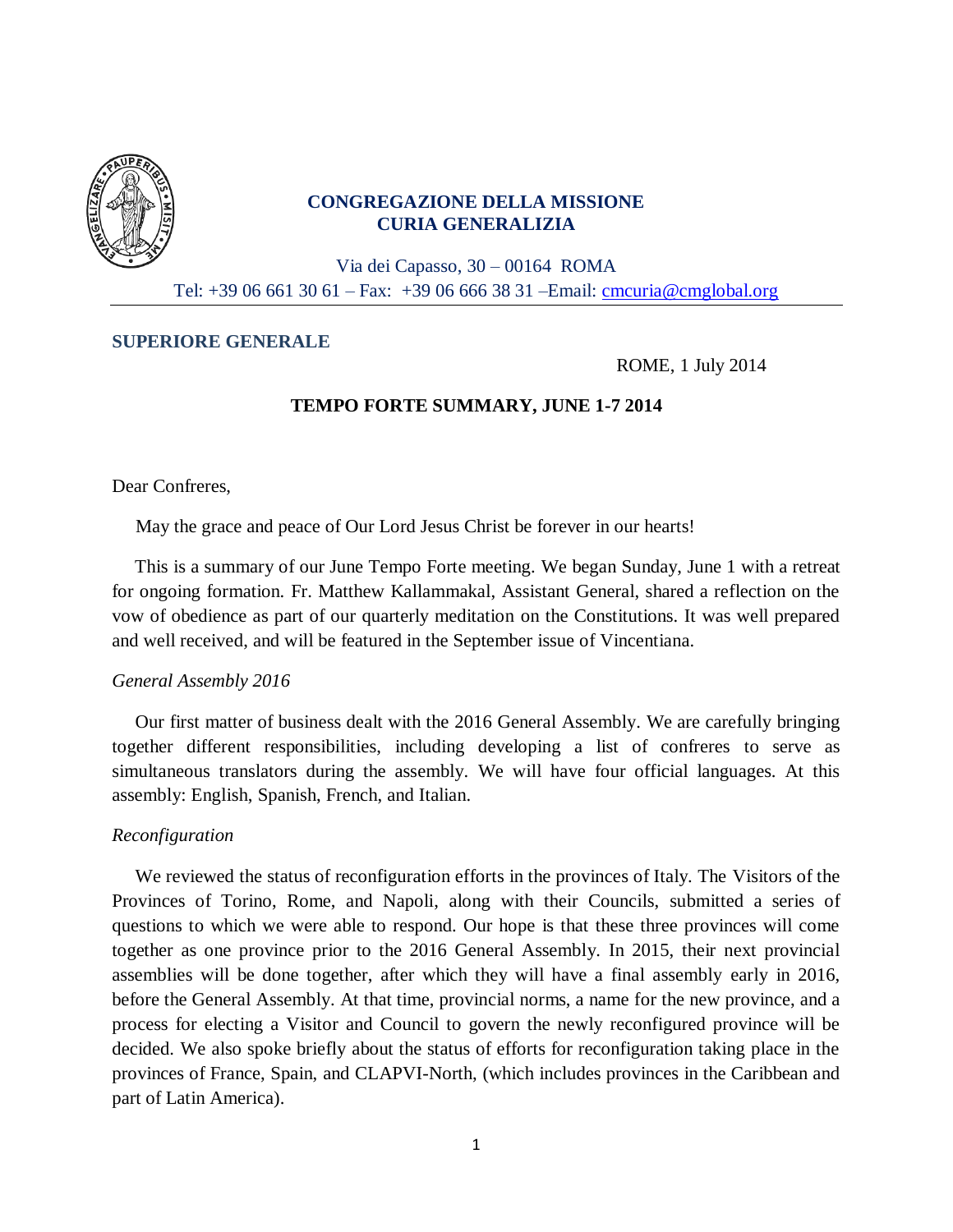### *Office of Communications*

 We received a report from Fr. John Maher, Director of Communications. Fr. Maher informed the Council that the new website for our International Missions was completed and is active. Fr. John Freund and Mr. Thomas (Toma) Zielinski worked with Fr. Maher to make this site an appealing one with current information on the various missions, and to highlight activities of our confreres serving in the International Missions. Our hope is that this new website will help younger confreres and members of the Vincentian Family to become more familiar with the International Missions. The web link for this site is: [http://gospel-joy.org](http://gospel-joy.org/)

 Fr. Maher proposed that when the *"Ratio Formationis"* is completed, it be published in one volume, using the three main languages of the Congregation. The General Council agreed, and decided that following this edition will be another comprised of commentaries by confreres on the aspects of the Ratio Formationis. Fr. Maher also noted with pleasure the arrival of Fr. Jorge Rodriguez, Province of Colombia, to serve as assistant director in the Office of Communications.

#### *SIEV, CIF, and VSO*

 We approved a list of the new members for the SIEV Board who will have their first meeting in Rome October 6-8, during Tempo Forte. They are: Corpus Juan Delgado from the Province of Zaragoza; Nelio Pereira Pita from the Province of Portugal; Neil Hoffman from the Province of Slovakia; Dan Borlik, representing the CIF program in Paris; Andres Motto from the Province of Argentina; Vinicius Teixeira from the Province of Rio de Janeiro; Franciscus Eko Armada from the Province of Indonesia; Jean Rufin Mokelo of the Province of Congo; Javier Alvarez, liaison with the General Counsel, and Agus Heru, the archivist and librarian at the Curia.

 We received a report from Dan Borlik, director of the CIF program, and Adam Bandura, subdirector. They noted that a new CIF program was held in Paris from April 25-May 18 for confreres engaged in popular missions or 'missions ad gentes'. Its theme focused on the 'new evangelization', and effective ways of conveying it through the Vincentian charism. Eighteen confreres from thirteen provinces attended, from all continents where the Congregation serves. At twenty-two days length, it was slightly less than the usual month-long program. It included a pilgrimage to various Vincentian historical sites around Paris, the Berceau in Dax, and Lourdes. After reading and learning about evangelization from official church sources and documents of the Congregation of the Mission, participants were asked to make a presentation on their own missions, provincial projects, and plans, and other sources from their dioceses and countries.

 We received a report from Fr. Miles Heinen, director of the Vincentian Solidarity Office. He and his associates, Teresa Niedda and Scott Fina, reported that VSO activity and fundraising efforts in the last three months netted \$416,854 USD. One alert: there is only funding left for five more micro projects, so donations to help these projects continue are needed and should be sent to the Vincentian Solidarity Office. On a related note, I offer my special thanks to Father Sy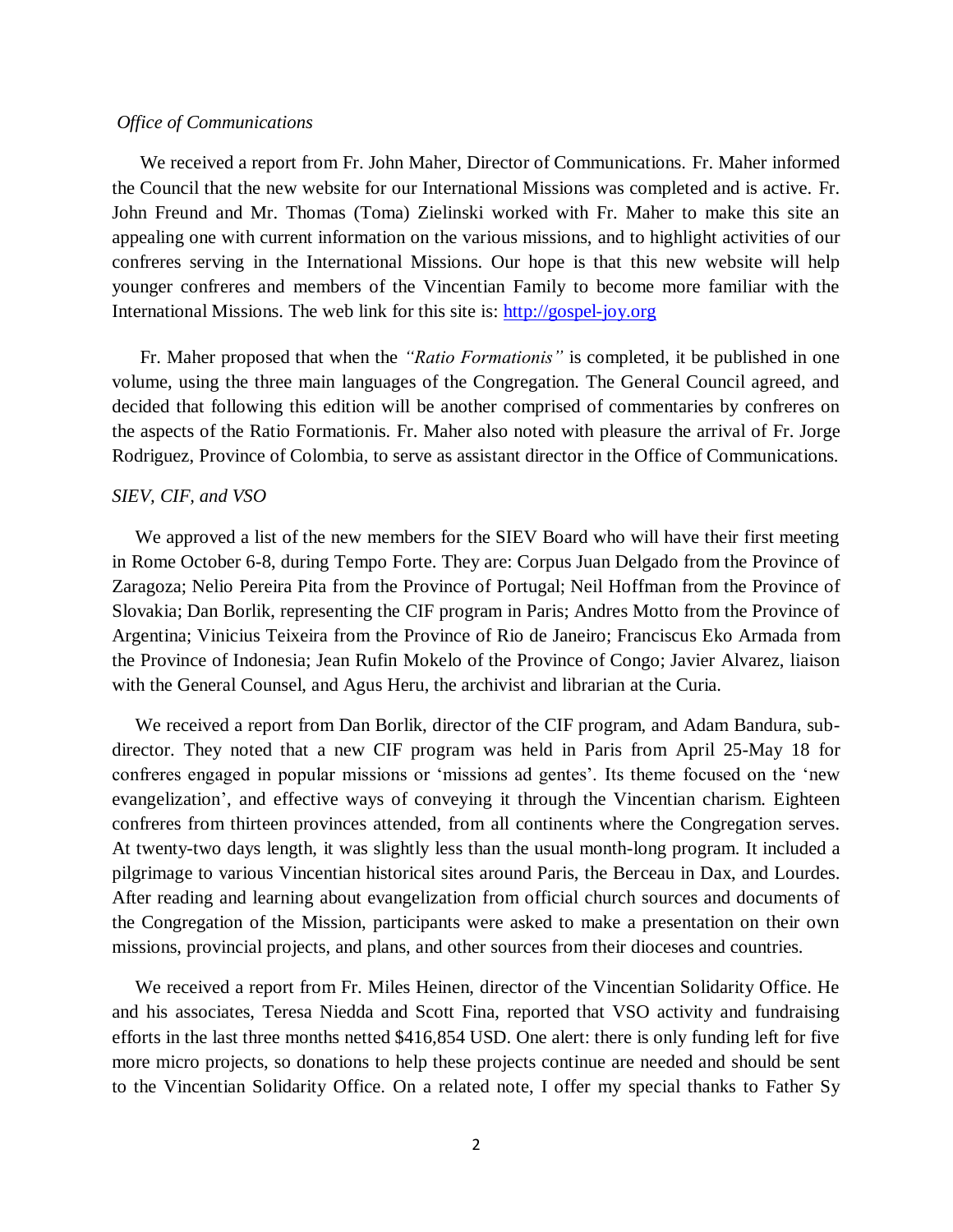Peterka of the Eastern Province, USA for once again contributing greatly by raising money for the different VSO projects. The beneficiaries of these efforts by the VSO were the provinces of Ethiopia, Slovakia, Mozambique, Madagascar, Nigeria, the COVIAM mission in Chad, and mission work done by the Provinces of the Orient, Southern India, and Colombia.

#### *Systemic Change Commission*

 We received a report from Fr. Giuseppe Turati, new coordinator of the Commission for the Promotion of Systemic Change, who informed us of a recent planning meeting at the General Curia between the outgoing coordinator, Fr. Robert Maloney and new Executive Secretary, Mr. James Claffey, who will work with Fr. Turati. Their plans include a workshop for the Province of the Philippines with on-site visits to projects of the province and the Vincentian Family.

#### *Union of Superior Generals*

 We received a report from the Superior General regarding the recent meeting of the Union of Superior Generals. Included among the many things they discussed were reactions to the November visit with the Holy Father; a presentation from a married couple in preparation for the Year of the Family; a presentation on facilitating and carrying out canonical visits; and a preview of plans for the Year of Consecrated Life, which begins in 2015. The opening of the Year of Consecrated Life will be November 29, 2014 with a vigil, followed by the Eucharist on Sunday, November 30, the first Sunday of Advent. The closing will be February 1, 2016 with the celebration of World Day of Consecrated Life on February 2. Among the events planned, include an ecumenical meeting of consecrated life in January, a seminar for formators in April 2015 and a workshop for young consecrated men and women in September. At the start of 2016, there will be a week celebrating consecrated life worldwide. Information can be found on "Vidimus Dominum", the website of the Union of Superior Generals. The link is<http://vd.pcn.net/en/>

# *Education Collaboration Efforts*

 We discussed a new education project between the Congregation of the Mission and DePaul University (and hopefully other universities affiliated with the Congregation). It involves setting up collaboration between the universities and high schools sponsored by the Congregation. This will provide educational opportunities and cultural exchanges for young people of various nations, enriching and expanding their understanding of the Vincentian charism from high school through college, while providing an opportunity to study abroad. While this project is new, a similar program has already been pioneered by DePaul University for several years. Our hope is to join with them in expanding this wonderful project to help our young people better know and live the Vincentian charism not only in school, but also throughout their lives.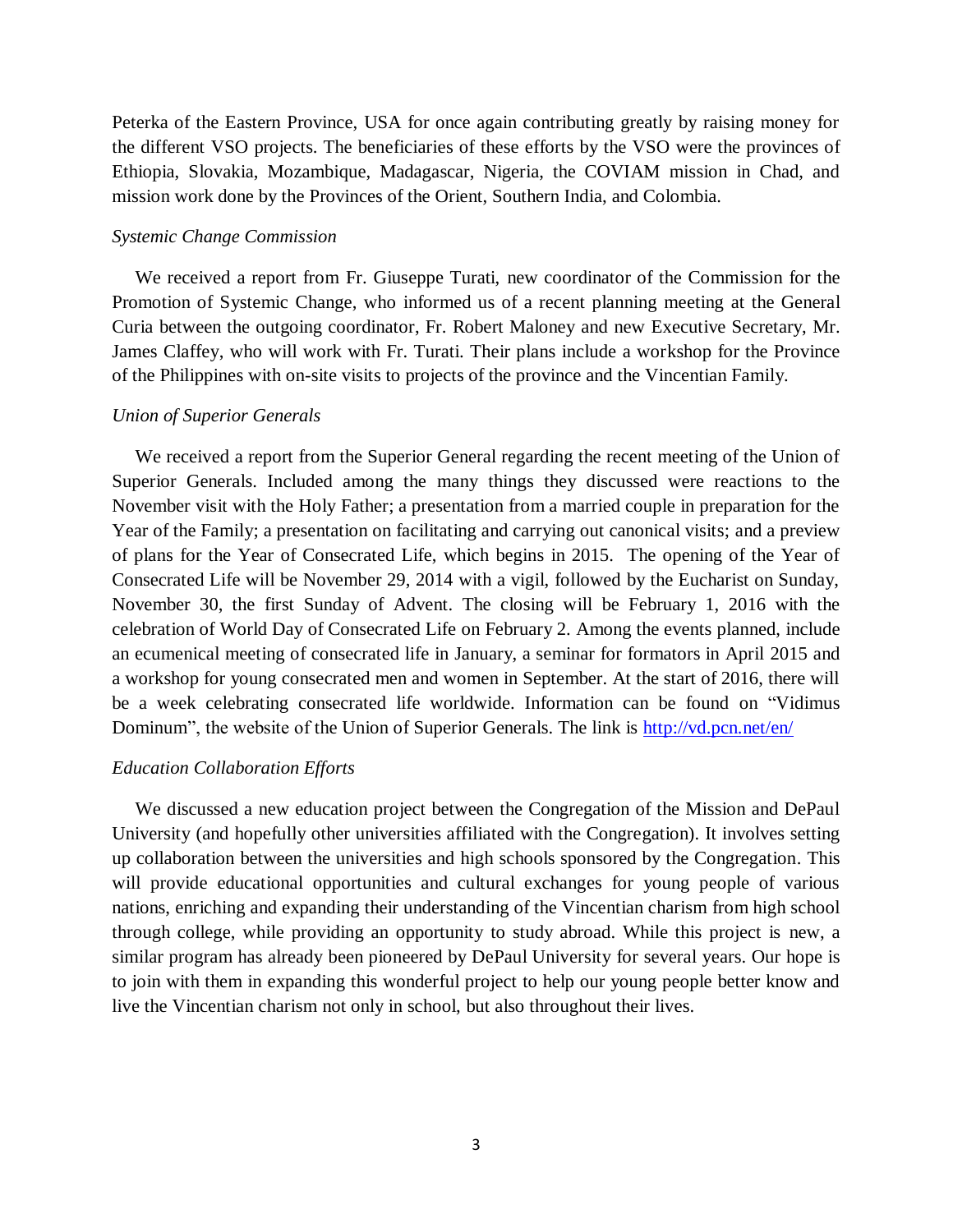#### *Mission Distribution Fund*

 In regard to economic matters, we completed our funding allotments for the annual mission distribution fund to help support emerging provinces, international missions, and three Visitors' Conferences in their projects of ongoing formation.

### *International Missions*

 With regard to the international missions, we received a report from El Alto, Bolivia. Fr. Aidan Rooney, the Superior, noted that each of the three men there is committed to remaining in this mission for at least three more years. He noted they are looking forward to welcoming in September a new confrere, Fr. Janez Cerar of the Province of Slovenia. The confreres in El Alto shared a community retreat with confreres in the mission of Cochabamba. In 2015, they will do the same but will be accompanied by the Superior General as he visits the mission. As for the mission in Cochabamba, we received a brief report from the Superior, Fr. David Paniagua, who shared his health difficulties, and asked for prayers as he discerns his future in this mission.

 In the mission of the Solomon Islands, they are expecting Fr. Varghese Ayyampilly, a confrere from the Province of Southern India, He was the mission superior for a number of years in Tanzania, and was a pioneer in that mission of the Southern Indian Province from its start. In Papua New Guinea, there is a new missionary, Fr. Neil Lams from the Province of Oceania. He will work in a mission station in Papua New Guinea, as the confreres discuss their strategic plan for the mission for the coming years. We also announce the departure of Fr. Jude Lemeh of the Province of Nigeria from the mission in Papua New Guinea. I thank Fr. Jude for his generous years of service in Papua New Guinea. He worked in Bomana, PNG as a parish priest while serving as an assistant to the superior for the mission. As Fr. Jude returns to Nigeria, I am sure that he will continue to live the missionary spirit of the Congregation back in his province, and by his example, encourage other young confreres to serve in the international missions.

 We also received news that two Polish confreres, Fathers Slawomir Szucki and Marcin Wrobel, are preparing to go to Papua New Guinea and will arrive July 2015. We also announced the departure of Fr. Jean-Pierre Mangulu Mobonda from the mission in Tunis, who will return to his Province of Congo. In his place will be Fr. Narcisse Djerambete from the Province of Paris, who currently serves in Cameroon. He is from Chad, and speaks Arabic, French, and English. Narcisse is joining the mission in Tunisia with Fr. Firmin Mola Mbalo, Superior of the mission.

 I am happy to announce the appointment of Rindo Karippai from the Province of Southern India, who has volunteered as a missionary in the Province of China. In the international mission of Puntas Arenas, two new missionaries have arrived. Fr. Angel Ignacio Garrido Santiago, from the Province of Madrid was formerly a missionary in Madagascar and Cuba. Fr. Margarito Martinez Gonzalez, from the Province of Mexico, has served the Hispanic community in Los Angeles, California, USA.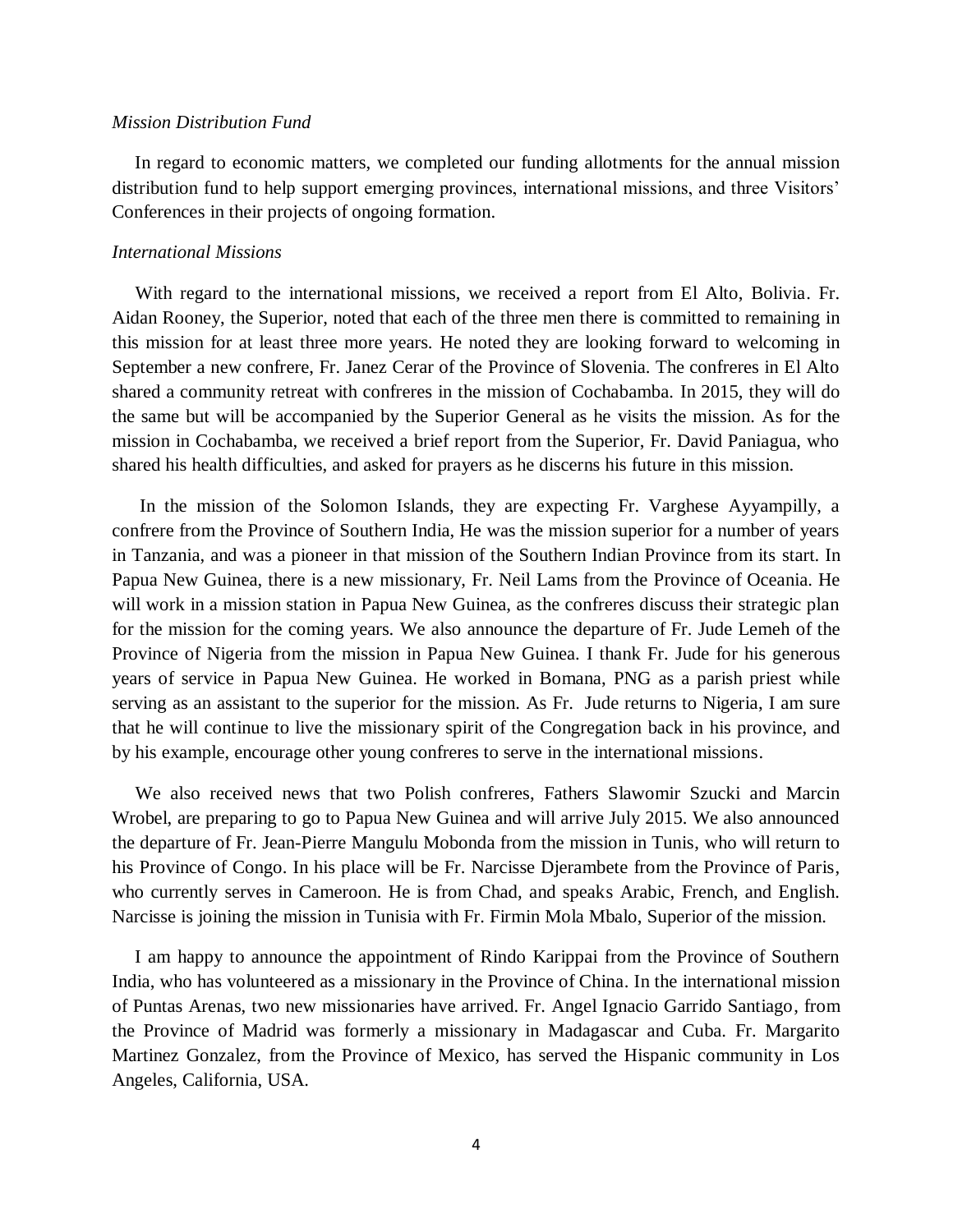I am also happy to announce the three confreres who will open the new international mission in Anchorage, Alaska, USA to serve a Hispanic community of over 30,000 people. Up to this point, the main pastoral agent has been a Daughter of Charity. The confreres are Fathers Julio Cesar Garcia Hurtado and Pedro Nel Delgado Quintero, from both the Province of Columbia, and Deacon Arnold Hernando Rodriguez from the Province of the West, USA. Once the confreres from Colombia have their travel visas, the Alaska mission will begin.

 We also received offers from confreres volunteering for part-time ministry in the international missions. Fr. Vincent O'Malley, Eastern Province, USA has volunteered to teach at Holy Name Seminary in the Solomon Islands one semester a year, as has Fr. Antony Punnoth of the Province of Southern India. We are investigating this possibility and coordinating the specific details with the confreres working at Holy Name Seminary in the Solomon Islands.

#### *Vincentian Family*

 We discussed matters relating to the Vincentian Family, reviewing a proposal of the Superior General outlining the creation of an international secretariat for the Vincentian Family, which will be separate from the current office in the General Curia in Rome. The General Council met with Fr. Jorge Rodriguez, sub-director of the Vincentian Family office to discuss the relationship between the Congregation of the Mission and the Vincentian Family. This was done with the hope to assist the Vincentian Family to eventually become less dependent on the Congregation, and to help them assume greater responsibility to bring the charism forward by including not only traditional family branches, but also other Vincentian groups who strive to live the charism.

### *Conferences of Visitors*

 We received reports from the various Conferences of Visitors, from CEVIM (conference of Visitors in Europe). Fr. Stanislav Zontak gave a report on their annual assembly held in May in Jerusalem, where they discussed ways of strengthening collaboration, such as the internal seminary and establishing a common theologate. Fr. Eli Chaves reported on an evaluation done by the Visitors of CLAPVI-South on their new project of popular missions, which is made up of a team of confreres from provinces in CLAPVI-South, including Argentina, Chile, Peru, and Ecuador. These confreres are enthusiastic to serve in these countries, as well as in Bolivia.

 The Superior General gave a report on the meeting of the National Conference of Visitors of the United States. Fr. Ray Van Dorf, Visitor of the Province of the West, was elected president of the NCV-USA. Although comprised of only three USA provinces, the Visitors believe it is important to continue as a conference because of the significant sharing that occurs among them. They are also involved in meetings of various committees of confreres with specific tasks who discuss their findings with the Visitors. Plans to observe the 200th anniversary of the arrival of the Vincentians in the USA were also discussed. It will be observed in 2016, a year before the 400th anniversary of the inspirational founding of the Congregation.